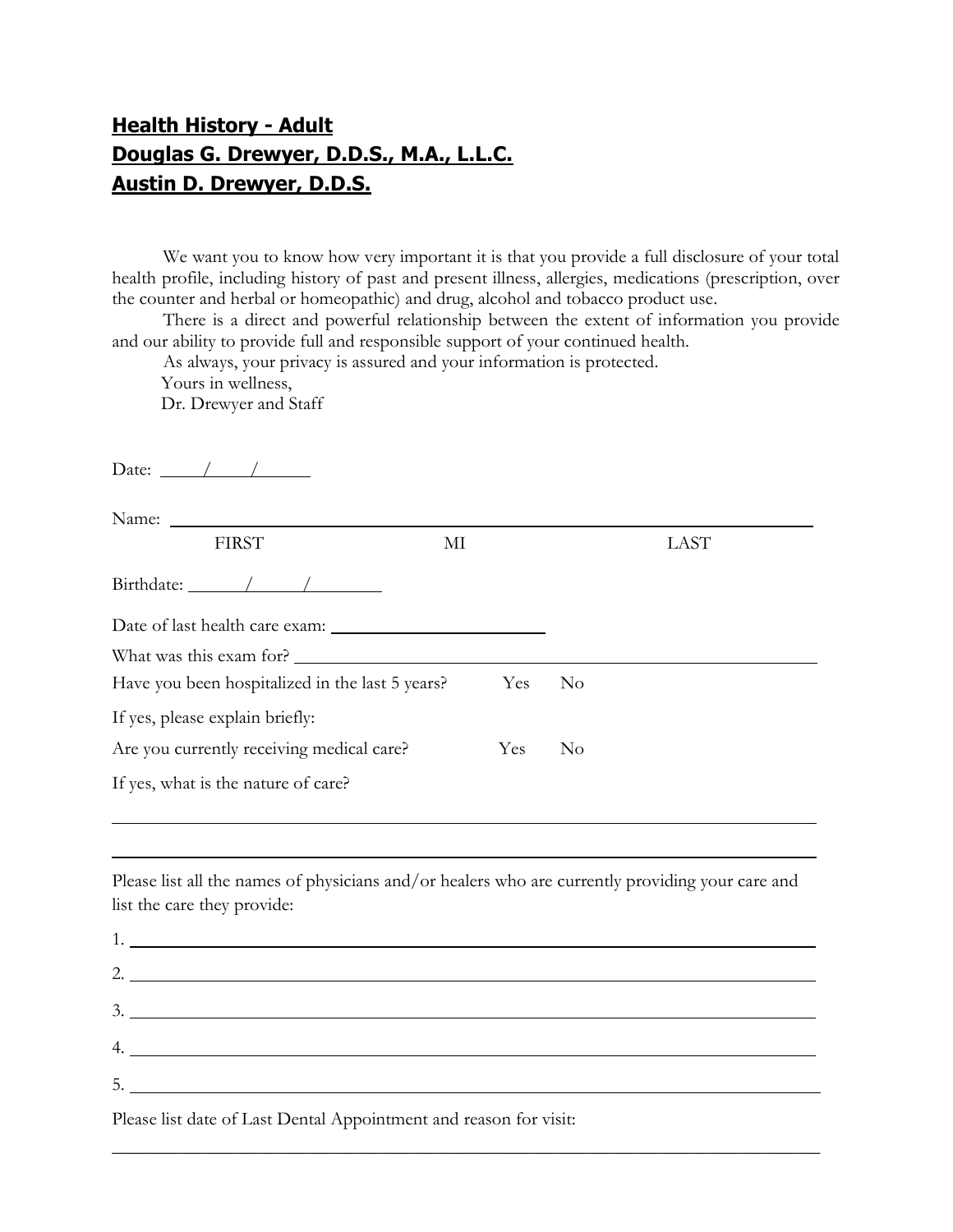For the following questions, please circle Yes or No. Your answers are for our records only and will be confidential. Please note that during your visit you will be asked some questions about your responses. Our team may ask additional questions concerning your health.

| Rheumatic Fever                                                | Yes | $\rm No$               |                                                                  |
|----------------------------------------------------------------|-----|------------------------|------------------------------------------------------------------|
| Heart Murmur                                                   | Yes |                        |                                                                  |
| Mitral Valve Prolapse                                          | Yes | No                     |                                                                  |
| Are you required to PRE-MEDICATE before dental treatment?  Yes |     |                        | N <sub>0</sub>                                                   |
| <b>PACEMAKER</b>                                               | Yes | $\mathbf{N}\mathbf{o}$ |                                                                  |
| Abnormal Heart Condition                                       | Yes | $\rm No$               |                                                                  |
| Heart (surgery, disease, attack)                               | Yes | N <sub>0</sub>         |                                                                  |
| Stroke                                                         | Yes | $\rm No$               |                                                                  |
| Abnormal Blood Pressure                                        | Yes | $\rm No$               | $Specify: \_$                                                    |
| Anemia                                                         | Yes | $\rm No$               |                                                                  |
| Abnormal Bleeding from a cut                                   | Yes | N <sub>o</sub>         |                                                                  |
| Diabetes                                                       | Yes | $\rm No$               | $Type: \_\_\_\_\_\_\_\_\_\_\_\_\_\_\_\_\_\_\_\_\_\_\_\_\_\_\_\_$ |
| Hyper/Hypoglycemia                                             | Yes | N <sub>o</sub>         |                                                                  |
| Epilepsy                                                       | Yes | $\rm No$               |                                                                  |
| Asthma                                                         | Yes | $\rm No$               |                                                                  |
| Emphysema/respiratory illness                                  | Yes | $\rm No$               |                                                                  |
| Tuberculosis                                                   | Yes | $\rm No$               |                                                                  |
| Hepatitis                                                      | Yes | $\rm No$               | $Type: \_\_\_\_\_\_\_\_\_\_\_\_\_\_\_\_\_\_\_\_\_\_\_\_\_\_\_\_$ |
| Liver Disease (including Jaundice)                             | Yes | N <sub>o</sub>         |                                                                  |
| HIV positive                                                   | Yes | $\rm No$               |                                                                  |
| AIDS or AIDS related complex                                   | Yes | No                     |                                                                  |
| Venereal Disease or any STDs                                   | Yes | $\rm No$               |                                                                  |
| Unintentional Weight Loss/Gain                                 | Yes | $\rm No$               |                                                                  |
| <b>Blood Transfusion</b>                                       | Yes | $\rm No$               | Year of transfusion:                                             |
| Kidney Disease                                                 | Yes | $\rm No$               |                                                                  |
| Psychosis                                                      | Yes | $\rm No$               |                                                                  |
| Cancer                                                         | Yes | $\rm No$               | $Type: \_\_\_\_\_\_\_\_\_\_\_\_\_\_\_\_\_\_\_\_\_\_\_\_\_\_\_$   |
| Previous Biopsies                                              | Yes | N <sub>o</sub>         |                                                                  |
| Reason for biopsy:                                             |     |                        |                                                                  |
| Radiation Treatment<br>Yes<br>$\rm No$                         |     |                        |                                                                  |
|                                                                |     |                        |                                                                  |
| Chemotherapy Treatment                                         | Yes | $\rm No$               |                                                                  |
| If yes, reason for treatment:                                  |     |                        |                                                                  |
| Sore/Enlarged Lymph Nodes                                      | Yes | No                     |                                                                  |
| Slow Healing Mouth Sores                                       | Yes | $\rm No$               |                                                                  |
| Glaucoma                                                       | Yes | $\rm No$               |                                                                  |
| Headaches                                                      | Yes | $\rm No$               |                                                                  |
| Thyroid Problems                                               | Yes | $\rm No$               |                                                                  |
| Arthritis                                                      | Yes | N <sub>0</sub>         |                                                                  |
| <b>JOINT REPLACEMENT</b>                                       | Yes | $\rm No$               |                                                                  |
| Date of joint replacement surgery?                             |     |                        |                                                                  |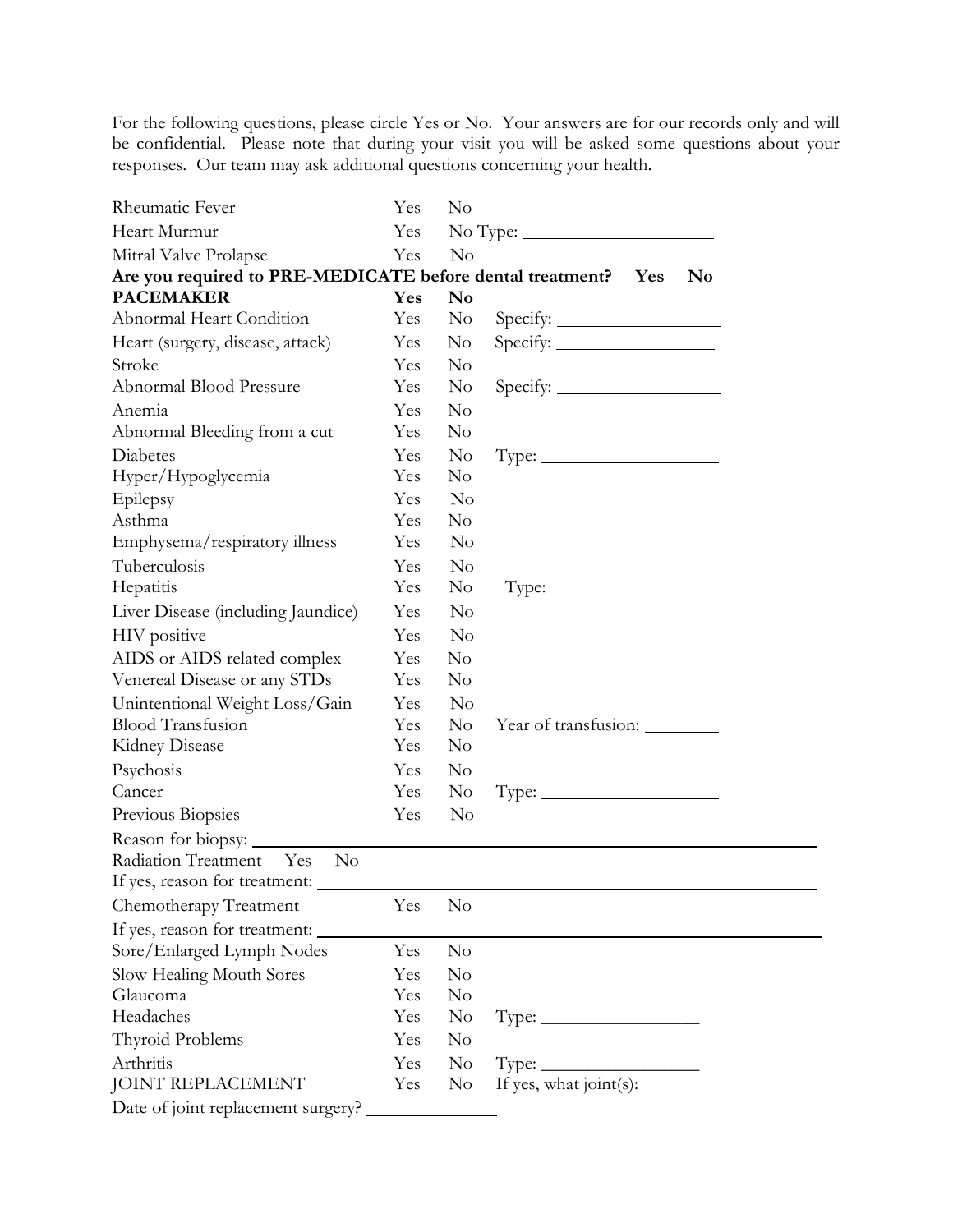| <b>LATEX SENSITIVITY</b>   | Yes No |  |
|----------------------------|--------|--|
| <b>Recurrent Illnesses</b> | Yes No |  |
| If yes, please explain:    |        |  |
|                            |        |  |

If there are any other medical conditions, infections, and health problems that are not listed above, please explain:

## ARE YOU ALLERGIC OR HAVE YOU HAD A REACTION TO:

| Local anesthetics                                         |        | Yes No |                        |  |
|-----------------------------------------------------------|--------|--------|------------------------|--|
| Antibiotics                                               |        |        | Yes No <b>SPECIFY:</b> |  |
| Aspirin                                                   | Yes No |        |                        |  |
| Codeine, Valium or other sedatives Yes No <b>SPECIFY:</b> |        |        |                        |  |

## Please list any other allergies or drug sensitivities:

Are you allergic or have you had a reaction to Iodine? Yes No

Do you have a chemical dependency? (Ex. Recreational drugs, alcohol, etc.)

Are you a smoker? (Indicate cigarettes, cigars, pipes) If

so, how much do you smoke per day?

Do you use any other tobacco products? (Ex. smokeless tobacco, chewing tobacco). Please indicate type:

| <b>Women Only:</b> Are you pregnant?    | Yes No     |      |
|-----------------------------------------|------------|------|
| If no, are you planning pregnancy?      | Yes.       | - No |
| Are you a nursing mother?               | <b>Yes</b> | - No |
| Using any pharmaceutical birth control? | Yes        | - No |
| If yes, what type? _                    |            |      |

## Everyone:

 $\overline{a}$ 

 $\overline{\phantom{0}}$ 

| Have you ever been diagnosed with Obstructive Sleep Apnea? Yes No                |     |     |
|----------------------------------------------------------------------------------|-----|-----|
| If YES: How is it managed?                                                       |     |     |
| Do you wake up with a dry mouth? Yes<br>- No                                     |     |     |
| Do you wake up with a headache? Yes No                                           |     |     |
| Do you clench or grind your teeth? Yes No                                        |     |     |
| Are you aware or have you been told that you have a tendency for snoring? Yes No |     |     |
| Do you wake in the morning feeling refreshed?                                    | Yes | No. |
| Have you ever been told that you stop breathing during sleep?                    | Yes | No. |

More questions on the back>>>>>>>>>>>>>